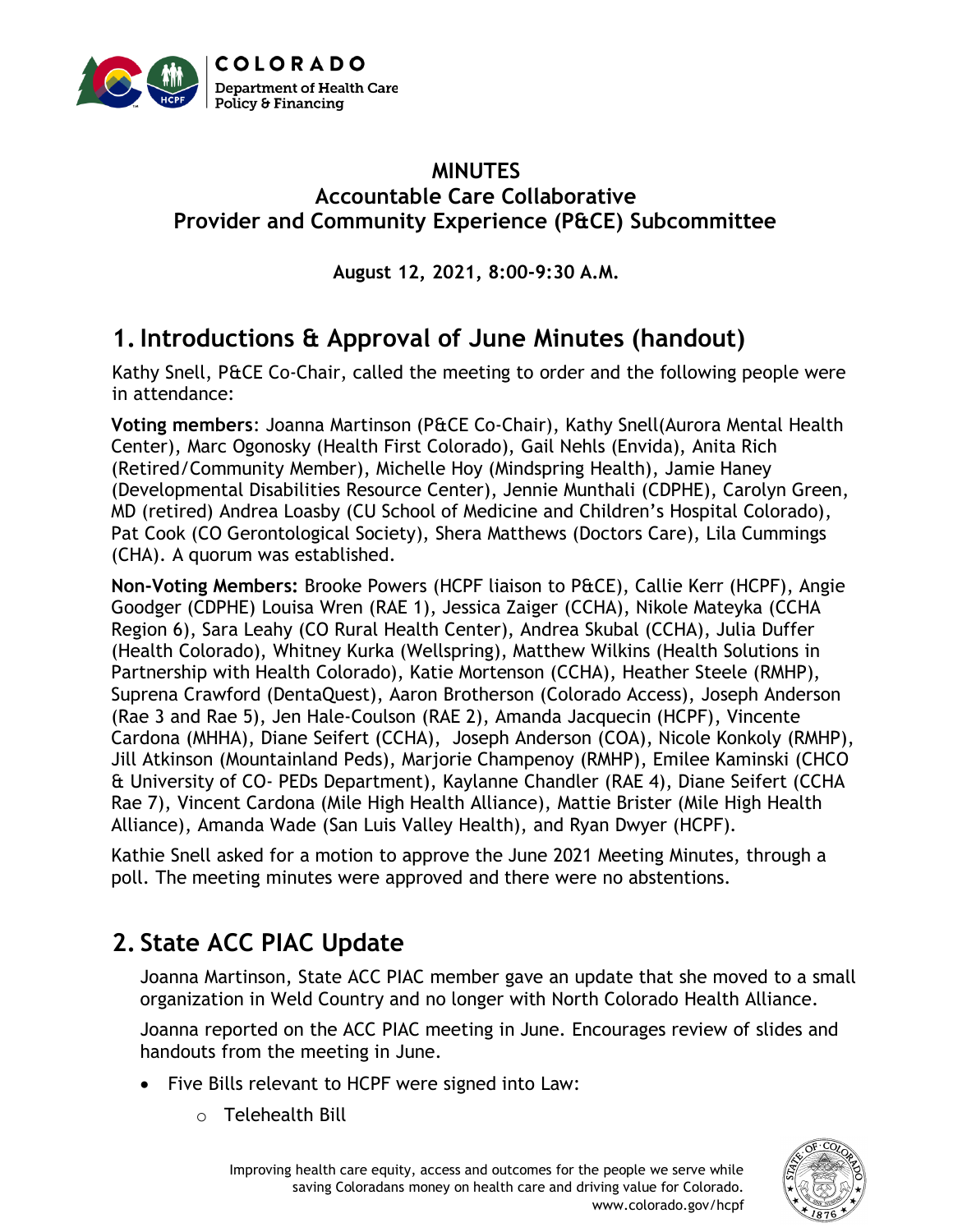- o Case Management Redesign Bill (CCB Organizations)
- o Skilled Nursing Facilities
- o Remote Support of HCBS
- o Prescription Drug Importation
- Other important updates:
- BH Administration.
- Grant developed to improve health equity with pulmonary disorders.
- Colorado Option insurance- Standardized plan (Bronze, Silver, Gold) for all the carriers on the exchange to offer. Input is very helpful for this ACT. Also included was disparities of health.
- Update on the public health emergency. The change in Medicaid enrollment numbers when that ends and ensuring that people can get healthcare in CO moving forward. End of December 2021. Discussions haven't occurred since new variant has caused havoc.
- Adult Maternal/Prenatal coverage will continue through December 2025. New design and evaluation which have enhanced the results. Go to the website to look at graphs and information. There is a great amount of interest in maternal health, especially in dental. Delta Dental has a grant program for maternal health-which is exciting.
- The Medicaid renewal packets need to be signed within the appropriate amount of time allotted. Changes are being made to the modernization of the PEAK website, which will be beneficial to the members that access it. The packet will become more simplified. Changes are targeted for October 2021.
- When you look at the Agenda from today's meeting, the links are active and a great resource to look at. Links include past minutes or past handouts. Use them because they are helpful.

#### **3. P&CE Follow-up Items & Housekeeping**

Brooke Powers, HCPF:

- The Charter- P&CE presentation to PIAC October 20, 2021, to present our new charge and the official vote on charter revisions. Objective areas include: Exploring models and best practices in care coordination and eConsults. Think about what our work product is going to be at the end.
- PIAC year-October 1-September 30.
- Voting membership-modifying and aligning it with terms that the PIAC entails. Alignment includes: Have all the subcommittee terms be similar to each other- 4 year terms; 2 consecutive terms for voting members. Voting members of the P&CE and on the PIAC members; align the terms for each. Individuals who serve as a cochair of a subcommittee, can serve a third term. Local and State level have different terms-Brooke will try to rework based on feedback.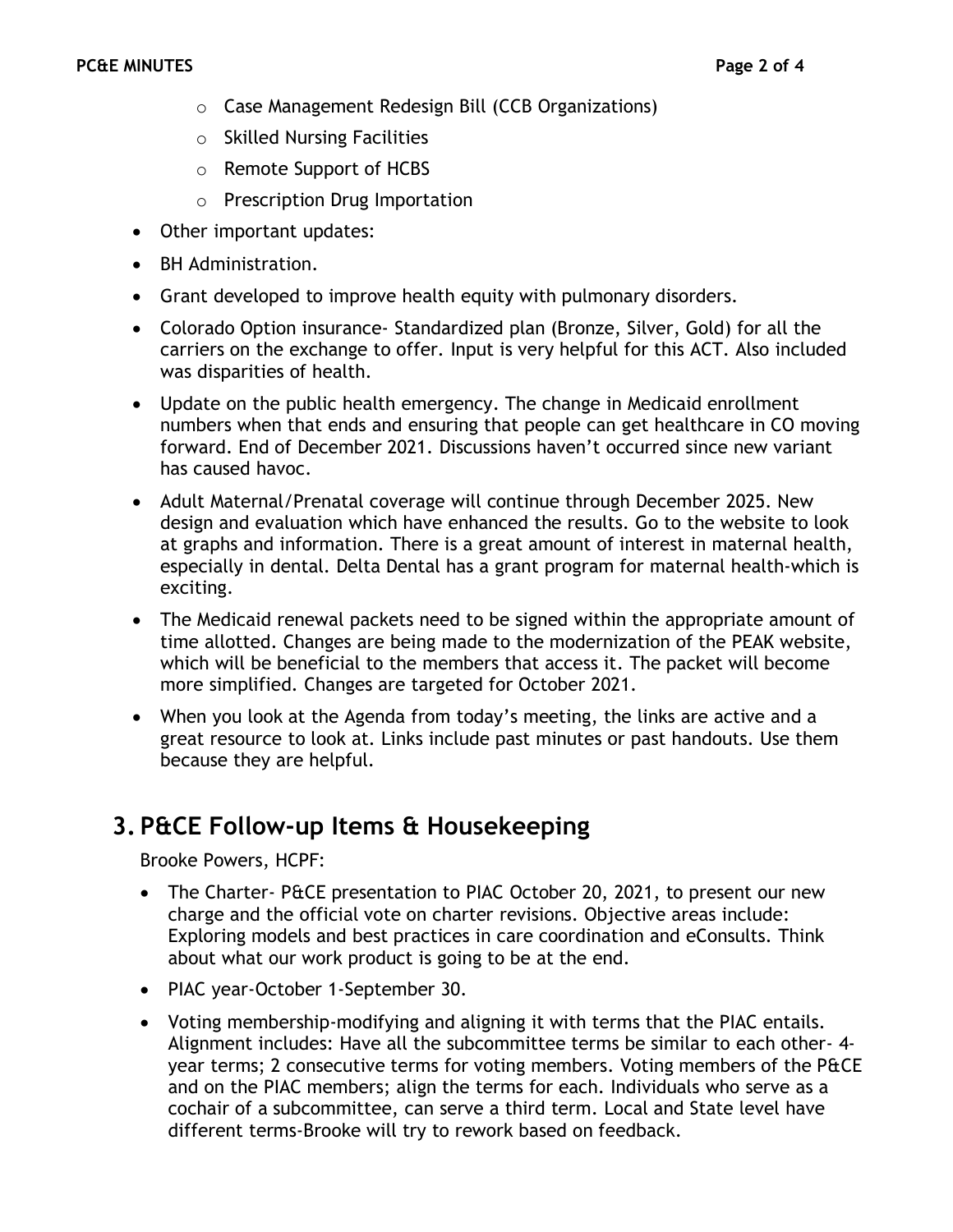#### **4.Non-Emergent Medical Transportation (NEMT)**

Ryan Dwyer, HCPF, shared recent changes in the non-emergent transportation-NEMT. August 1, 2021-NEMT is a transportation system for members who do not have access to transportation for medical appointments. The Department expanded from 9 counties to the entire state, last year, through a contract with IntelliRide but there was some feedback from the RAEs and other entities on concern and difficulty. The State decided to scale back and go back to the original 9 counties. IntelliRide is no longer the servicer for the entire State for NEMT, but back to its original 9 counties: Douglas, Arapahoe, Jefferson, Weld, Adams, Boulder, Larimer, Broomfield, and Denver.

- No plans to implement a co-pay for NEMT services
- COVID+ members need to let dispatchers know their diagnosis, wear masks and most drivers put up plastic barriers up in the car to protect.
- Kimberly Hurley Acting GM of IntelliRide

### **5. eConsults**

Betsy Holt, HCPF, reviewed the Goals of the eConsult program:

- Reduce duplicative, unnecessary specialty visits.
- Improve access to necessary specialty clinical guidance
- Efficiently triage members to specialists when care is appropriate.
- The selected eConsult platform will be a single statewide platform that directs to appropriate specialists, makes appropriate face-to-face referral, facilitates dialogue, tracks status, and integration into large health systems EHR's
- HCPF's role: Oversight and Reporting, Design costs-and-quality- based referral processes and Arrange training of PCP's on clinical questions.
- Updated anticipated timeline of the plan platform (timeline tentative):
	- Fall 2021: RFP Posted and Vendor Selection
	- Winter 2022: Contract Negotiations
	- Spring 2022: CMS Review of Contract
	- Summer 2022: Implementation Activities
	- Fall 2022: Go Live

Discussion: What are the key factors for success in PCP practices? Efficiency, stakeholder engagement, easy integration, payment varies depending on the specialist, vendor selection being vetted would be important to stakeholders.

Next Steps: P&CE to start to create a recommendation regarding the role/expectations of the RAEs relative to HCPF's eConsult program. This specifics around the eConsult program are still evolving and the discussions will continue into